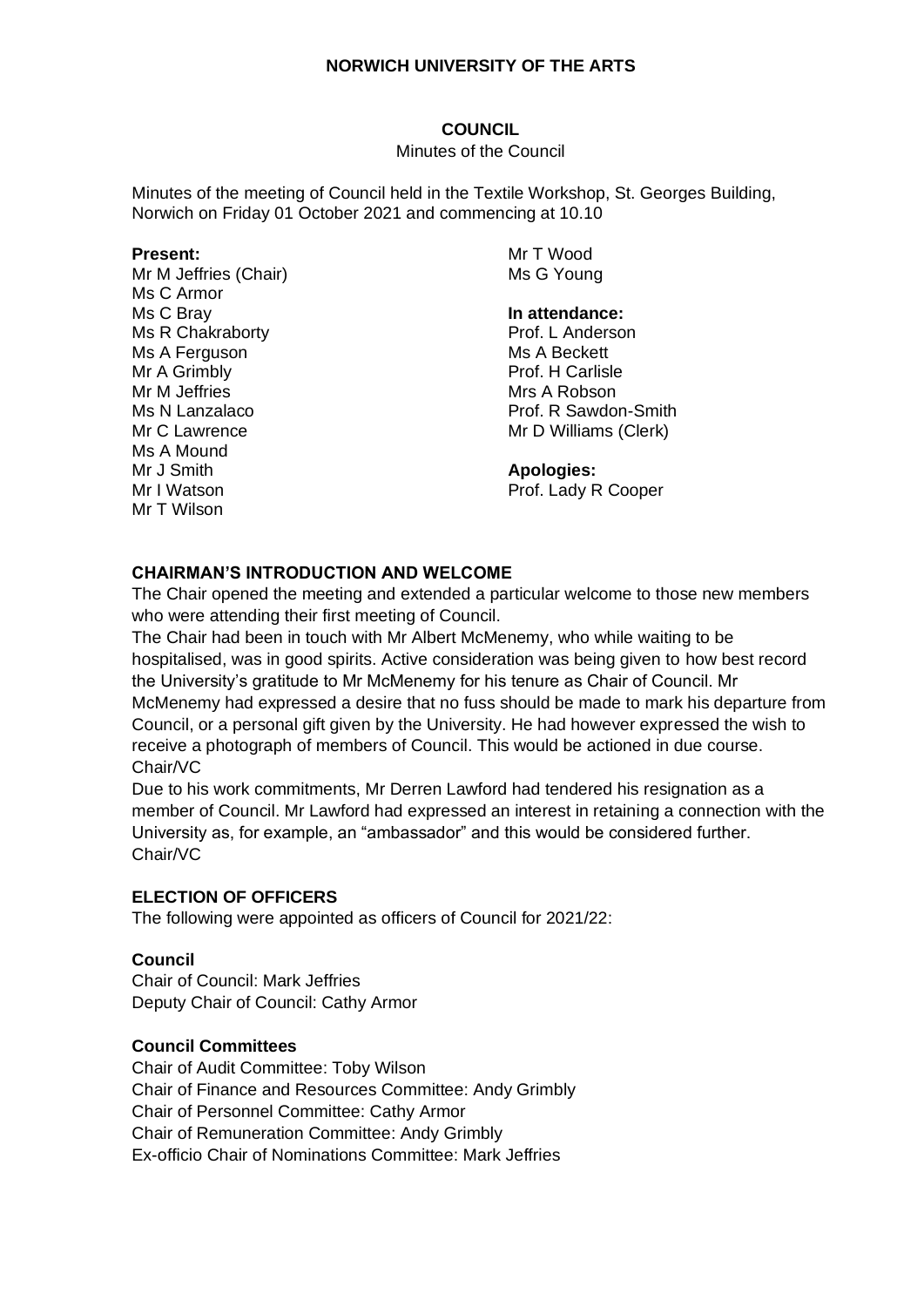# **1. MINUTES OF LAST MEETING**

The Council approved the Minutes of the meeting held on 02 July 2021.

**2. MATTERS ARISING FROM THE MINUTES** There were no matters arising.

## **PART I**

# **3. VICE CHANCELLOR**

## **3.1 Vice Chancellor's Policy Update**

The Vice Chancellor (VC) highlighted a number of areas detailed in his previously circulated report.

In reviewing the external context, the VC drew attention to likely changes in government policy. While the introduction of differential fees was unlikely, there was a strong likelihood that there would be a change to the repayment terms attaching to student loans. Further, a basket of measures testing quality and linked to student numbers was anticipated. The measures would be intended to enable increased control of public spending. More generally, the emphasis was moving from a free market approach to higher education, to one where government exerted stronger control.

Despite continuing concerns about Covid-19, students had enthusiastically returned to University for the new academic year. The University was very aware that first-year students were starting courses, in many cases after two-years of disrupted secondary education. Considerable support was in place to support students and their welfare needs. This covered both proactive activities and the provision of a safety need. In some cases, students are desperate for support, which is not available from other external agencies. Mental health remained a key issue. The need and the nature of the demand in this area continued to change.

Staff continued to deliver courses using a hybrid model.

The University had acquired a Vevox software tool, which was designed to enable greater and more regular feedback to be gained from students. The University was using the tool at course level. Council would be interested in receiving a report on the use of the tool at a future date.

**PVC**

It was noted that a challenge in the application of any survey tool was getting students to respond.

Generally the University was seeking to strengthen the student voice when making studentfacing decisions.

The Chair thanked the VC for his report, which Council received.

#### **4. STUDENT MATTERS**

#### **4.1 Students' Union Report**

The President of the Students' Union (SU) shared with Council some of the key activities and work detailed in the report.